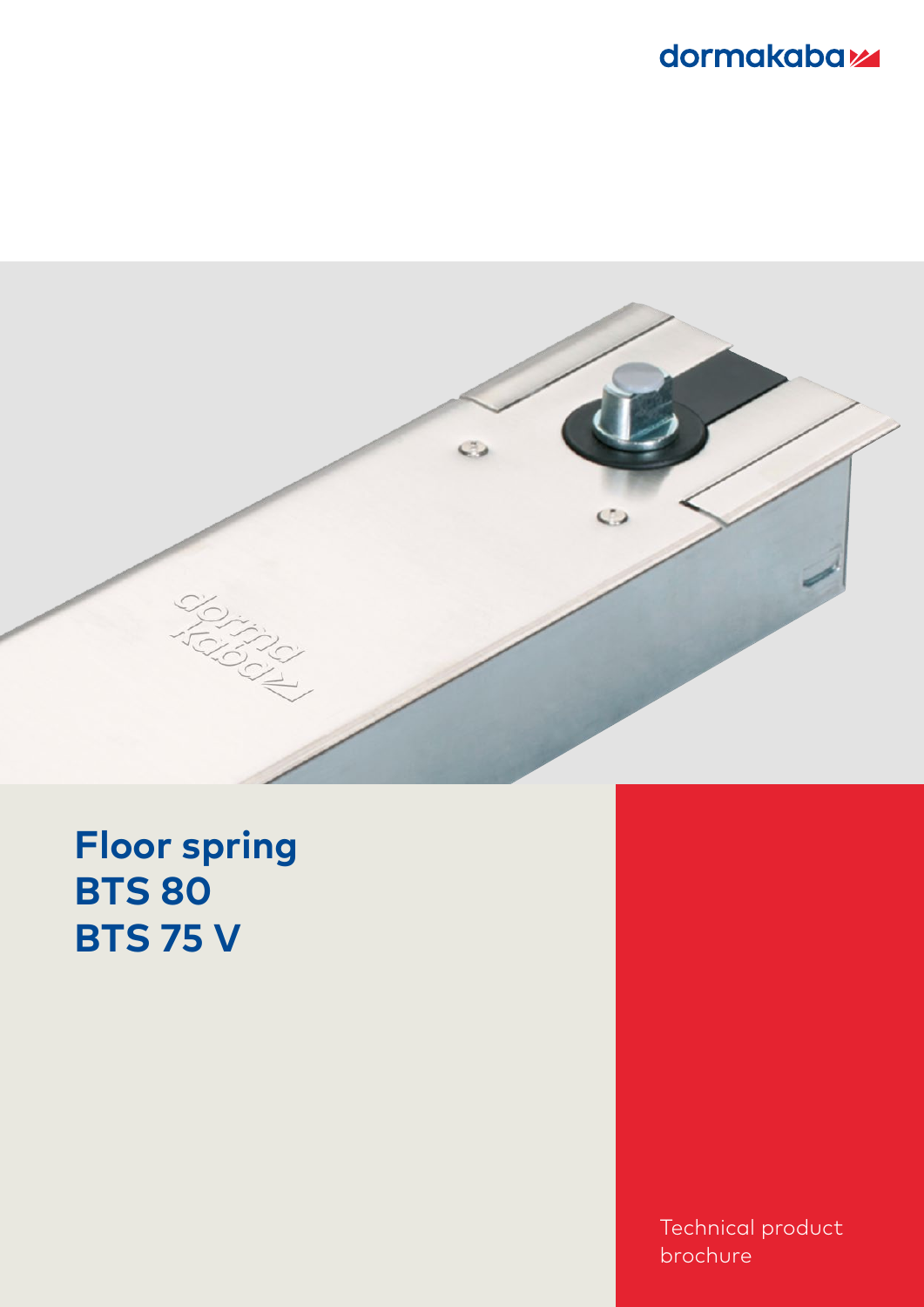# **Universal application range, individual functions, assured quality**

**Whether standard, narrow or wide, DIN-L, DIN-R or double action doors – as universal floor springs, the dormakaba BTS 80 and BTS 75 V are suitable for all types of doors.**

**A comprehensive range of accessories ensures that they can be adapted to a wide variety of door constructions and different floor finishes.**

**The individual functions of the BTS 80 and BTS 75 V floor springs fulfil a range of different requirements while offering maximum reliability and quality.**

# **ISO 9001 certified.**

## **Benefits – point by point**

#### **For trade**

- Reduced stock storage thanks to separate, interchangeable spindles.
- Lean product range offers all the essential functions.

### **For installers**

- Universal use on DIN-L, DIN-R and double action doors.
- Easy adaptation to structural conditions – even after installation – by means of interchangeable spindles.

## **For planners**

- Unblemished appearance thanks to concealed installation.
- All essential functions.
- Proven, robust construction can be loaded with a door weight of up to 300 kg (BTS 80).

#### **For the end user**

- Constant, temperature-independent closing process.
- Easy door access due to high mechanical efficiency.

| <b>Data and features</b>                                                                                                    |                                                                   |   | <b>BTS</b><br>80 |                 | <b>BTS</b><br>75 V |
|-----------------------------------------------------------------------------------------------------------------------------|-------------------------------------------------------------------|---|------------------|-----------------|--------------------|
| Closing force size EN                                                                                                       | 3                                                                 | 4 | 6                | $1 - 4$         |                    |
| Continuously adjustable closing force                                                                                       |                                                                   |   |                  |                 |                    |
| General doors<br>and exterior doors <sup>1)</sup>                                                                           | 950 mm<br>$\leq$<br>$\leq 1100$ mm<br>$\leq 1,400$ mm             |   |                  |                 |                    |
| Fire and smoke doors                                                                                                        |                                                                   |   |                  |                 |                    |
| Max. door weight in kg                                                                                                      |                                                                   |   | 120              |                 |                    |
| Same design for<br>DIN-L, DIN-R and double action doors                                                                     |                                                                   |   |                  |                 |                    |
| Closing time<br>continuously<br>adjustable<br>using valve(s)                                                                | $175^{\circ} - 0^{\circ}$<br>175°–15°<br>$15^{\circ} - 0^{\circ}$ |   |                  |                 |                    |
| Backcheck, mechanical                                                                                                       |                                                                   |   |                  |                 |                    |
| Delayed closing continuously adjustable<br>via valve (can be activated as an<br>alternative to hold open)                   |                                                                   |   |                  |                 |                    |
| Hold open                                                                                                                   | Adjustable<br>Constant at 90°<br>Constant at 105°                 |   |                  |                 |                    |
| Cover plate<br>mounting                                                                                                     | On cement<br>boxes<br>On closer                                   |   |                  |                 |                    |
| Weight in kg                                                                                                                |                                                                   |   | 7.1              |                 | 3.0                |
| Dimensions in mm                                                                                                            | Length<br>Width<br>Height                                         |   |                  | 285<br>82<br>50 |                    |
| Door closers tested in accordance with<br>EN 1154                                                                           |                                                                   |   |                  |                 |                    |
| CC-identification for construction<br>products<br>(Products with a factory hold open do<br>not have any CC- identification) |                                                                   |   |                  |                 |                    |

 $\bullet$  yes – no

<sup>1)</sup> For particularly high and heavy

doors as well as for doors that constantly close against strong wind pressure, we recommend dormakaba BTS 80.



# BTS 80 BTS 75 V

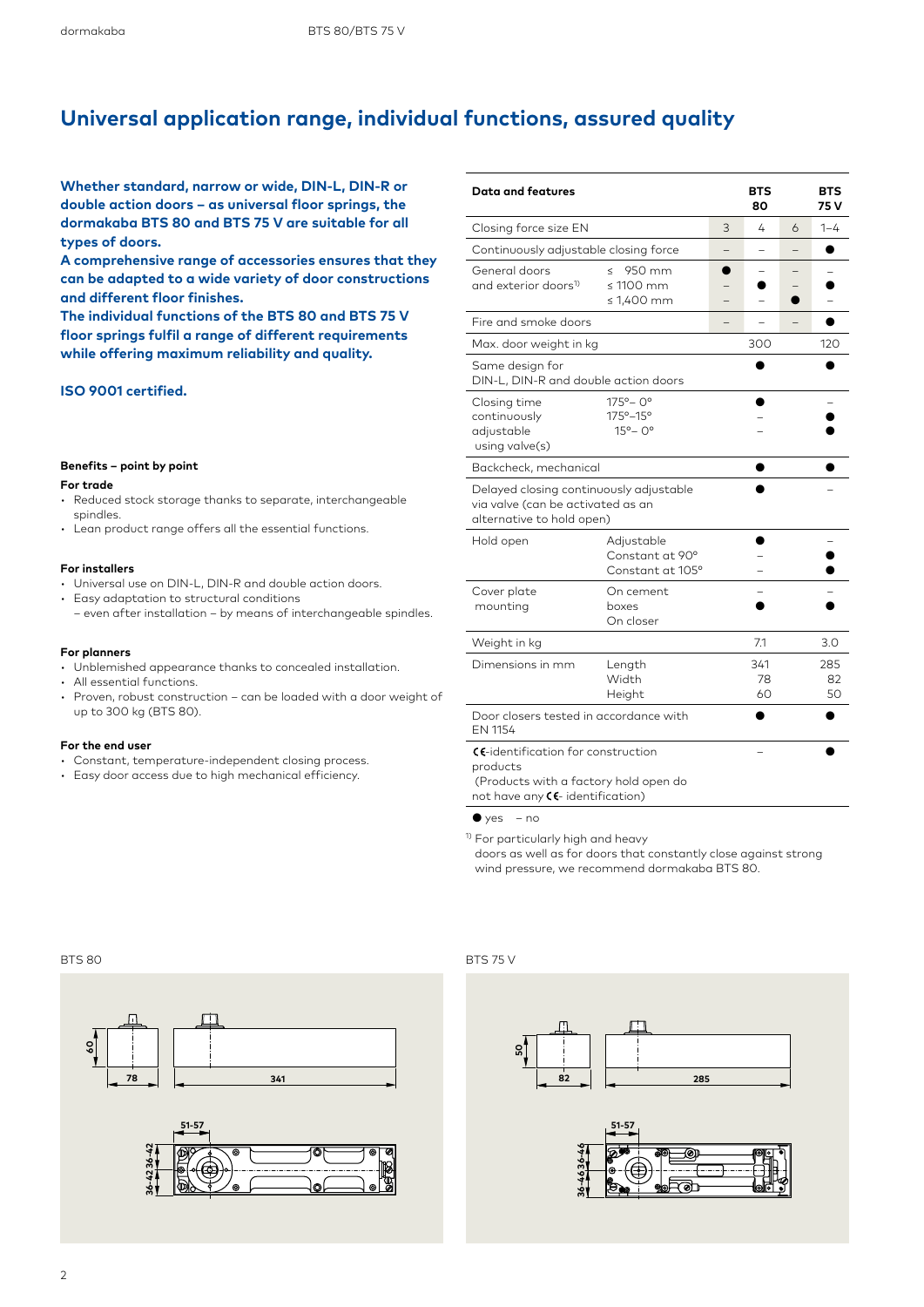# **Application and installation**



# **Accessories**





Calculation of the required axle extension: Extension = **X** – floor clearance (normally 8 mm) Collar height Z of the extended spindles = axle extension + 3 mm (collar height of the normal spindle)

# **Universal cover plate**

The universal cover plate can be used on both DIN-L and DIN-R doors by simply ejecting the pre-punched corner parts. In the case of double action doors, it is mounted as delivered. The universal cover plate is optionally available in stainless steel or brass, brushed matt (material thickness 1.5 mm).

# **Spindles**

If necessary, the floor play can be increased with the help of exchangeable spindles (e.g. for doors with thresholds, carpeted floors, etc).

Special designs on request, e.g. flat edge, offset by 3°, square and spindles for non-dormakaba accessories.

# **dormakaba 2300 sealing compound**

For filling the cavities between the closer housing and the cement box to prevent the ingress of moisture (required e.g. for damp rooms according to VOB).

For additional accessories such as door levers and pivot hinges, see technical information "Accessories for dormakaba BTS floor springs".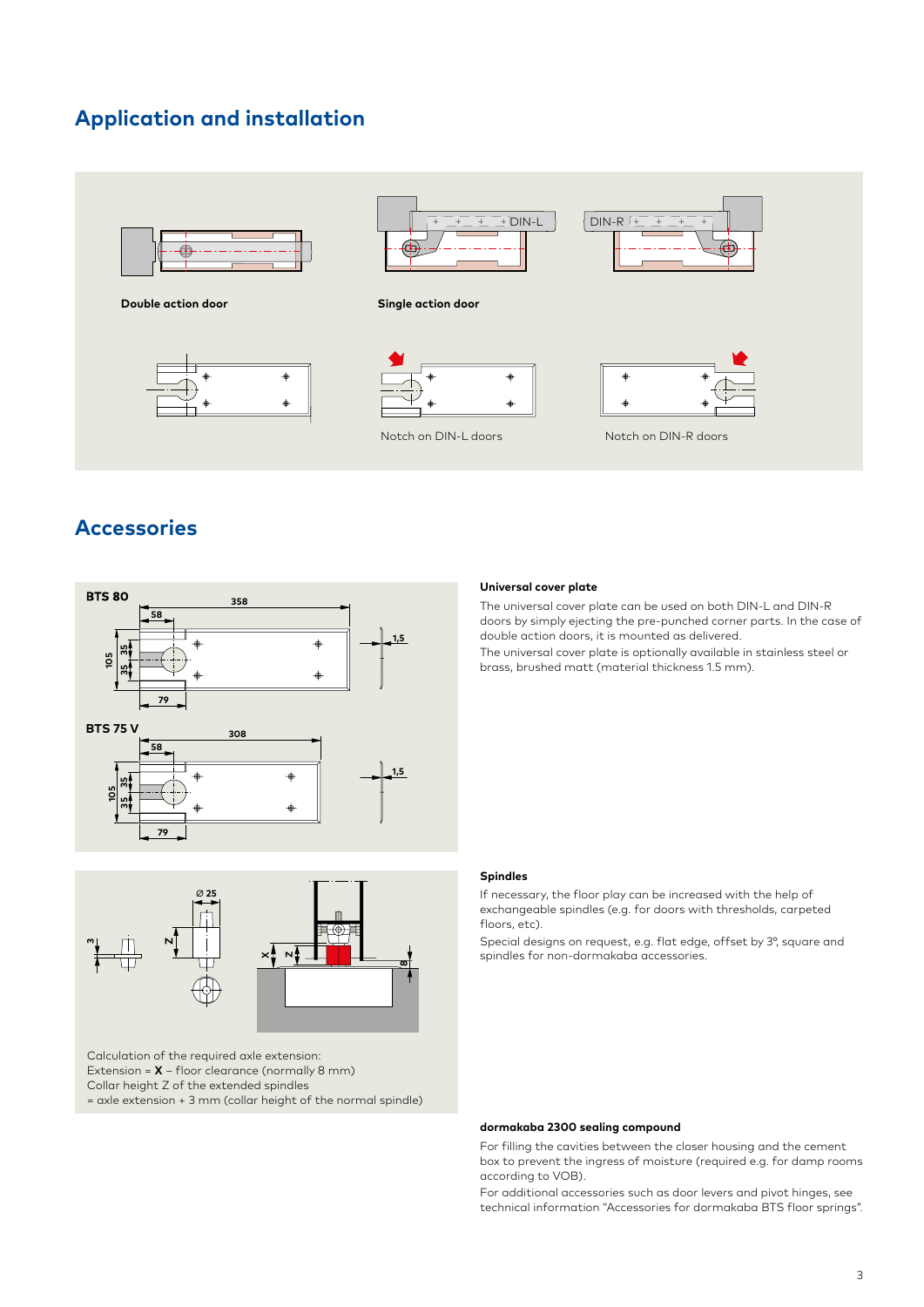# **Application and installation**

| <b>BTS 80</b><br><b>Floor springs</b>  | <b>BTS 75 V</b><br><b>Floor springs</b>                    | <b>Spindles</b>                |          |                                     |             |             |             |             |             |             |             | 2300 sealing |             |             |          |             |
|----------------------------------------|------------------------------------------------------------|--------------------------------|----------|-------------------------------------|-------------|-------------|-------------|-------------|-------------|-------------|-------------|--------------|-------------|-------------|----------|-------------|
|                                        |                                                            | ⊕                              |          | $\oplus$                            |             |             |             |             |             |             |             |              |             |             |          | compound    |
|                                        |                                                            |                                |          | Extended spindles (extension in mm) |             |             |             |             |             |             |             |              |             |             |          | $0.5$ kg    |
|                                        |                                                            | Normal                         | 5        | 7.5                                 | 10          | 12.5        | 15          | 20          | 25          | 28          | 30          | 35           | 40          | 45          | 50       |             |
|                                        |                                                            | 45200401                       | 45200402 | 45200403                            | 45200404    | 45200419    | 45200405    | 45200406    | 45200407    | 45200414    | 45200408    | 45200409     | 45200410    | 45200411    | 45200412 | 45090086    |
| Includes cement box and normal spindle |                                                            |                                |          |                                     |             |             |             |             |             |             |             |              |             |             |          |             |
| EN <sub>3</sub><br>80120000            | EN 1-4<br>61701000                                         | $\bullet$                      | Δ        | Δ                                   | Δ           | $\triangle$ | $\triangle$ | $\triangle$ | Δ           | $\triangle$ | Δ           | $\triangle$  | Δ           | $\triangle$ | Δ        | Δ           |
| EN4<br>80110000                        | $EN 1-4$ with $90^\circ$<br>hold-open function<br>61701200 |                                | Δ        | $\triangle$                         | $\triangle$ | $\triangle$ | Δ           | $\triangle$ | Δ           | $\triangle$ | $\triangle$ | $\triangle$  | $\triangle$ | $\triangle$ | Δ        | $\triangle$ |
| EN <sub>6</sub><br>80130000            | EN 1-4 with 105°<br>hold-open function<br>61701300         |                                | Δ        | $\triangle$                         | Δ           | $\triangle$ | Δ           | $\triangle$ | $\triangle$ | $\triangle$ | $\triangle$ | $\triangle$  | $\triangle$ | $\triangle$ | Δ        | $\triangle$ |
| Includes cement box without spindle    |                                                            |                                |          |                                     |             |             |             |             |             |             |             |              |             |             |          |             |
| EN <sub>3</sub><br>80120001            | <b>EN 1-4</b><br>61701001                                  | $\triangle$                    | Δ        | $\triangle$                         | Δ           | $\triangle$ | Δ           | $\triangle$ | Δ           | $\triangle$ | Δ           | $\triangle$  | Δ           | $\triangle$ | Δ        | $\triangle$ |
| EN4<br>80110001                        | $EN 1-4$ with $90^\circ$<br>hold-open function<br>61701201 | $\triangle$                    | Δ        | Δ                                   | Δ           | Δ           | Δ           | $\triangle$ | Δ           | Δ           | Δ           | Δ            | Δ           | Δ           | Δ        | $\triangle$ |
| EN <sub>6</sub><br>80130001            | EN 1-4 with 105°<br>hold-open function<br>61701301         | $\triangle$                    | Δ        | $\triangle$                         | Δ           | $\triangle$ | Δ           | $\triangle$ | Δ           | $\triangle$ | Δ           | $\triangle$  | Δ           | $\triangle$ | Δ        | $\triangle$ |
| Universal cover plate                  |                                                            |                                |          |                                     |             |             |             |             |             |             |             |              |             |             |          |             |
| 46700000                               | 46700059                                                   | Stainless steel<br>⇔<br>T<br>Δ |          |                                     |             |             |             |             |             |             |             |              |             |             |          |             |
| 46700100                               | 46700159                                                   | Brass, brushed matt            |          |                                     |             |             |             |             |             |             |             |              |             |             |          |             |

 $\bullet$  Closer with spindle  $\triangle$  Accessories

# **Specification text**

#### **BTS 80**

Universal floor spring according to EN 1154, for DIN-L, DIN-R and double action doors up to 300 kg door weight, with continuously adjustable closing time, closing effect from approx. 175°, with fully hydraulically controlled closing sequence and backcheck.

With integrated pressure compensation for constant, continuously adjustable , non-temperature sensitive hold open between 75° and 175° (can be deactivated). With continuously adjustable hold-open starting point, delayed closing (end of delayed closing adjustable between 75° and 105°). Includes cement box.

## **Size**  $\square$  EN 3  $\square$  EN 4

 $\Box$  EN 6

# **Accessories**

☐ Spindle ☐Normal ☐... mm extension ☐Special design ...

☐ Universal cover plate 1.5 mm thick ☐Stainless steel ☐Brass, brushed matt

□ Sealing compound

#### **Make:**

dormakaba BTS 80

# **BTS 75 V**

Universal floor spring according to EN 1154, for DIN-L, DIN-R and double action doors up to 120 kg door weight, with continuously adjustable closing force (size EN 1–4) and closing time, closing effect from approx. 175°, with fully hydraulically controlled closing sequence and backcheck. Includes cement box.

# **Version**

- ☐ With spindle
- ☐ Without spindle
- ☐ Constant 90° hold open ☐ Constant 105° hold open
- 

# **Accessories**

- □ Spindle ☐Normal ☐... mm extension ☐Special design ...
- ☐ Universal cover plate 1.5 mm thick ☐Stainless steel ☐Brass, brushed matt

□ Sealing compound

**Make:** dormakaba BTS 75 V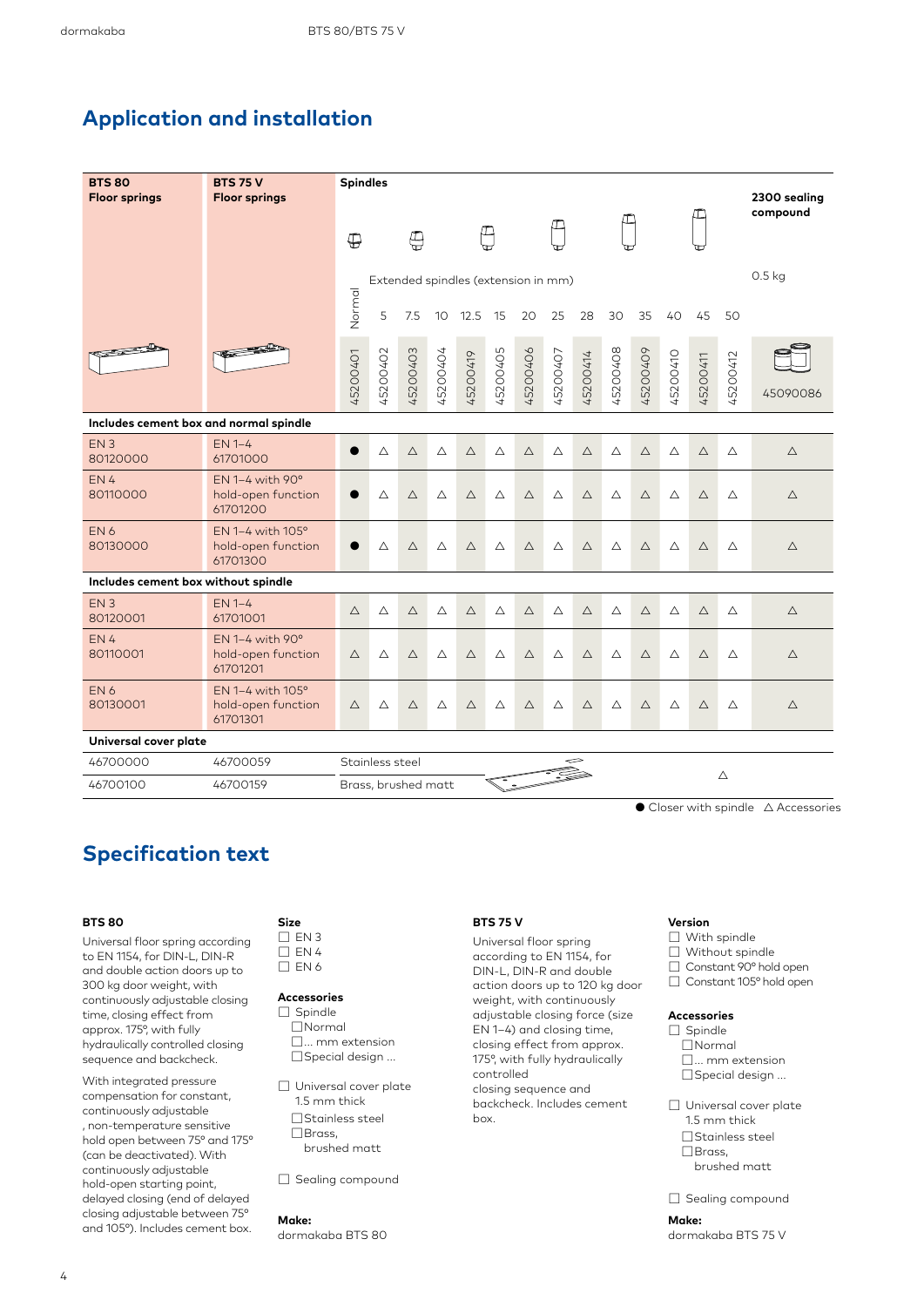# **Standard and optional functions**

## **BTS 80**



#### **BTS 75 V**



- **1** Continuously adjustable closing time
- **2** Hold-open range or delayed closing range
- **3** Setting range start of hold open or end of delayed closing (approx. 75° to 105°)
- **4** Mechanical backcheck (from approx. 80°)

## **Hydraulic hold open**

The integrated hold-open mechanism enables the door to be held at any hold-open angle between 75° and 175°. The start of the hold-open angle is variably adjustable between a 75° and 105° door opening angle.

#### **Backcheck**

The integrated mechanical backcheck protects the wall and door against damage in the event of a violent opening of the door.

## **Delayed closing**

The delayed closing causes a reduction in closing time which allows e.g. people with disabilities, mothers with pushchairs or staff with utility vehicles or hospital beds to pass through the door unobstructed.

- **1** Continuously adjustable closing time in the range from 175°–15°
- **2** Continuously adjustable closing time in the range from 15°–0°
- **3** Mechanical backcheck (from approx. 70°)
- **4** Constant hold open at 90° or 105° (optional) Continuously adjustable closing force EN 1–4

## **Closing time**

With two independently adjustable closing ranges of 175°–15° and 15°–0°, the BTS 75 V can be optimally adapted to structural conditions.

# **Backcheck**

The integrated mechanical backcheck protects the wall and door against damage in the event of a violent opening of the door.

## **Constant hold open (optional)**

With the help of the constant hold open, the door can be held open at an opening angle of 90° or 105°, depending on the version.

Not suitable for fire and smoke doors.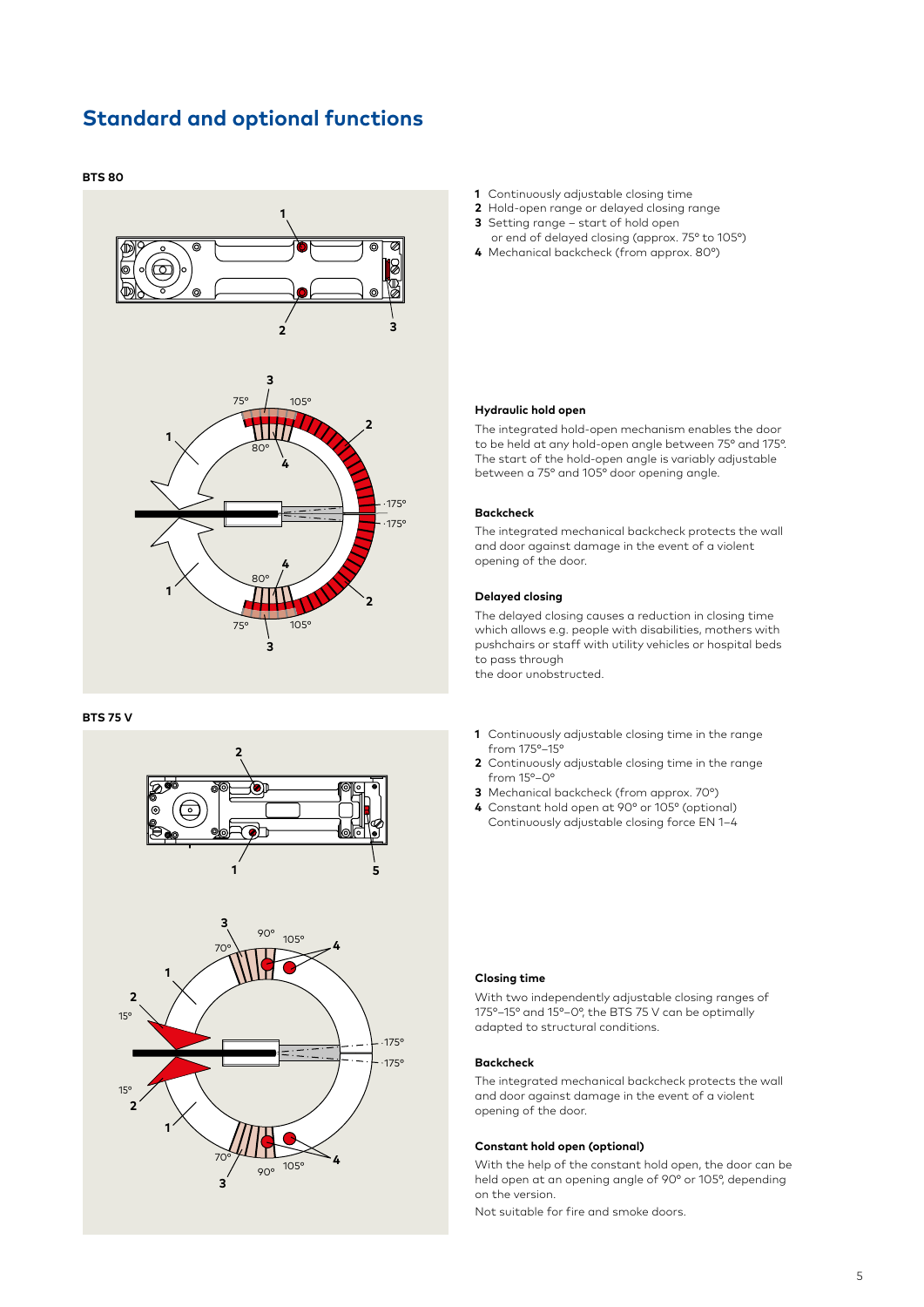# **Space for your notes**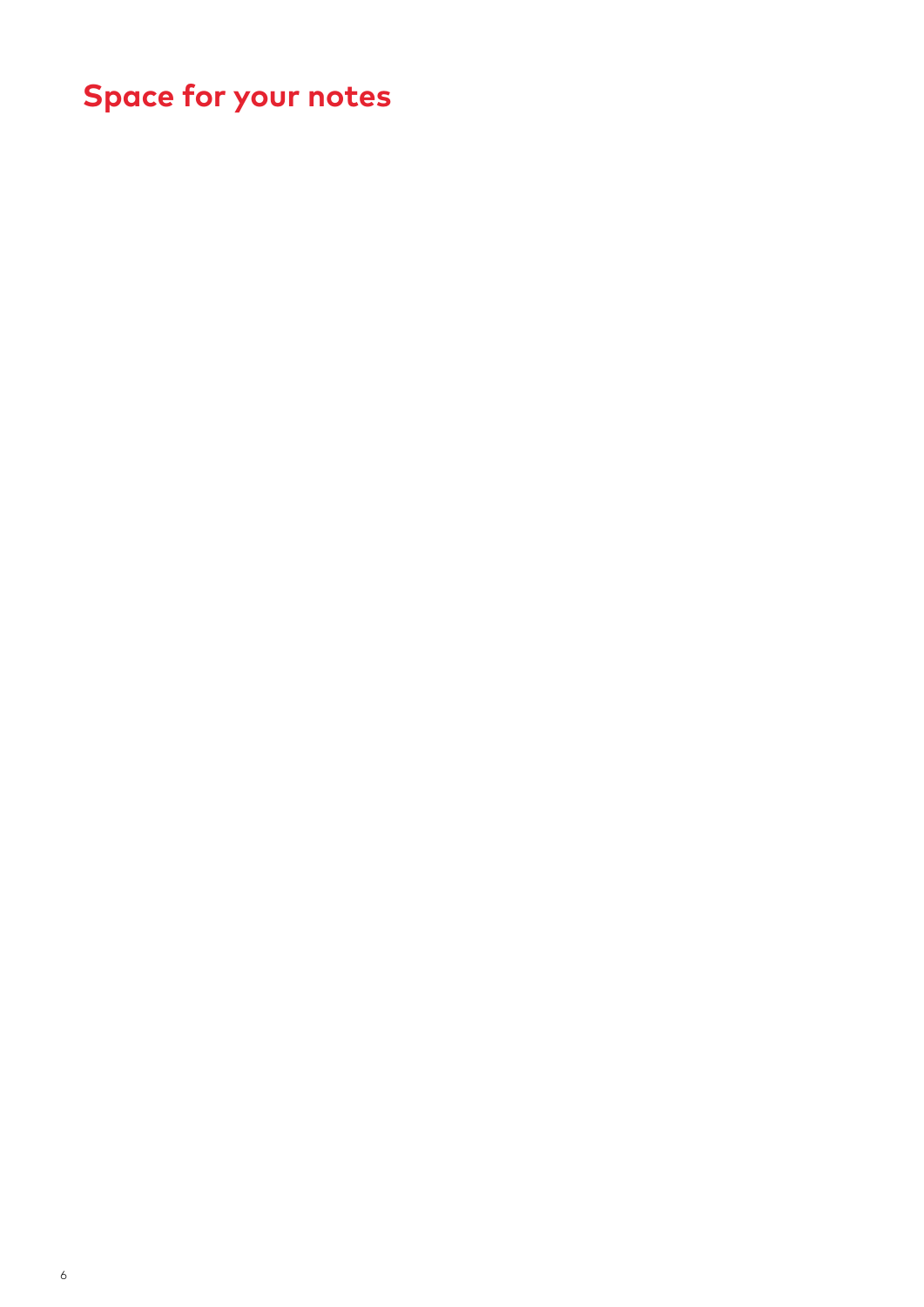# **Space for your notes**